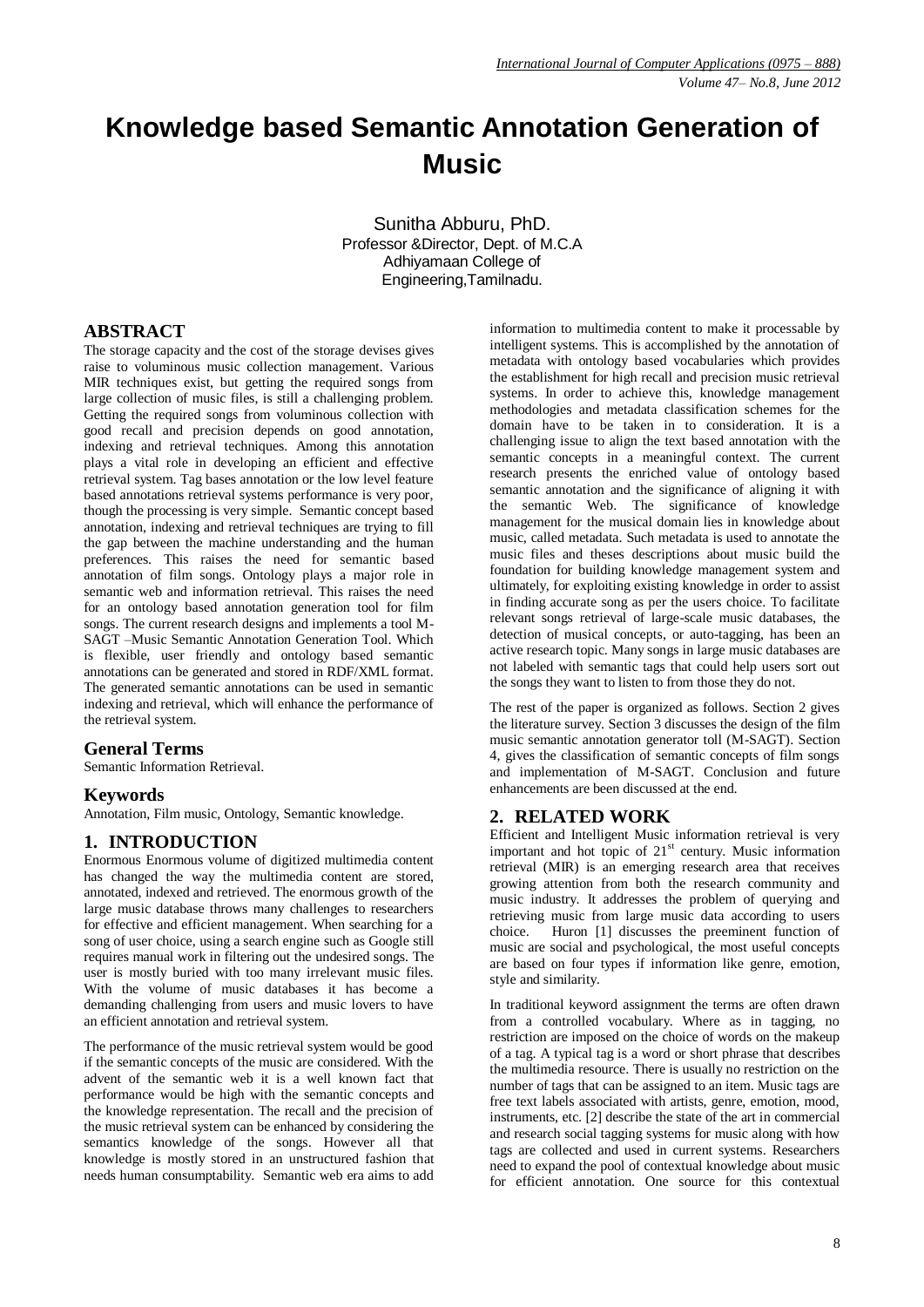knowledge is the set of social tags that humans apply to music. Social tags are the result of collaborative tagging. In a social tagging system, an individual applies short, free text annotations (tags) to items, typically to organize their personal content. These tags can be combined with those created by other individuals to form a collective body of social tags. With a large enough set of taggers generating many tags, a very rich view of the tagged items emerges. Social tags are typically used to facilitate searching for items, exploring for new items, finding similar items, and finding other listeners with similar interests.

Recently, automatic audio tag annotation has been a raising and active research topic [3][4]. Social tags [5] have started to play a key role in the development of "Web 2.0" technologies and have become a major source of information for recommendation. Consequently, music tag classification seems to be a more complete and practical way for musical information classification. Given a music clip, the tagging algorithm can automatically predict tags for the music clip based on the models trained from music clips with associated tags collected beforehand. [6] automatically annotates audio clips with tags and retrieve relevant clips from a music database by tags. The given audio clip is divided into several homogeneous segments by using an audio novelty curve, and then extracts audio features from each segment with respect to various musical information, such as dynamics, rhythm, timbre, pitch, and tonality. If the words that apply to a song can be predicted from audio, then those predictions can be used both to automatically annotate a song with tags, allowing users to get a sense of what qualities characterize a song at a glance. Automatic tag prediction can also drive retrieval by allowing users to search for the songs most strongly characterized by a particular word. Codeword Bernoulli Average model [7], which predicts the probability that a tag will apply to a song based on counts of vector-quantized feature data extracted from that song. In contrast to using probability models, Eck et al. [8] use Ada Boost to automatically generate audio tags for music recommendation. When attempting to annotate music, it is important to consider both acoustic content and social context. [9] explores techniques for collecting and combining multiple sources of such information for the purpose of building a query-by-text music retrieval system. The method considers two representations of the acoustic content (related to timbre and harmony) and two social sources (social tags and web documents). These sources of music information are useful for semantic music retrieval. The current challenge the researchers are facing is, How to represent the music genre taxonomy? Music genre is widely used to classify music and to aid in retrieval and discovery. However there is no general agreement as to the correct genre taxonomy. Traditionally, few music information retrieval (MIR) researchers focused on musical information classification with respect to genre, mood, instrumentation, quality, etc. Automatic music style classification is an important, but challenging problem in music information retrieval. It has a number of applications, such as indexing of and searching in musical databases. Traditional music style classification approaches usually assume that each piece of music has a unique style and they make use of the music contents to construct a classifier for classifying each piece into its unique style. [10] proposes a multi-label music style classification approach, called Hypergraph integrated Support Vector Machine (HiSVM), which can integrate both music contents and music tags for automatic music style classification.

#### *International Journal of Computer Applications (0975 – 888) Volume 47– No.8, June 2012*

Douglas [11] presents a system that can both annotate novel audio tracks with semantically meaningful words and retrieve relevant tracks from a database of unlabeled audio content given a text-based query. Douglas collected a data set of 1700 human-generated annotations that describe 500 Western popular music tracks. For each word in a vocabulary, this data is used to train a Gaussian mixture model (GMM) over an audio feature space. "query-by-text" is been used to retrieve appropriate songs for a large number of musically relevant words. Efficient music information retrieval of Carnatic music is been discussed in [12]. A methodology for Carnatic music singer identification is proposed and implemented. A new set of features like just tempered, varying pitch, varying interval of the octave, etc are identified to identify the singer. The coefficients are called as Carnatic interval cepstral coefficients (CICC) since they are based on Carnatic music"s octave interval. These coefficients are used to construct a GMM model which forms the basis for singer identification.

Mood annotation of music is challenging issue as it concerns not only audio content but also extra-musical information. It is a representative research topic about how to traverse the well known semantic gap. [13]propose a new music-mood-specific ontology. Novel ontology-based semantic reasoning methods are applied to effectively bridge content-based information with web-based resources. Performance analysis is a common issue in the musical field, especially for instrument teachers and musicologists. That is why [14] present an ontology (technical aspect) and a descriptive model (pragmatic aspect) to allow music teachers and students to create semantic annotation on musical performances. The proposition is based on real music lesson analysis and includes six main concepts to precise Tone, Harmony, Gesture, Dynamic, Appropriation and Structure aspects of a given performance.

[15] discuss the use of knowledge for analyzing and retrieving music contents semantically. Context-based Music ecommendation (COMUS) ontology grounds desired user emotion state from context and user preference information in the ontology. COMUS is a music dedicated ontology in OWL constructed by incorporating domain specific classes for music recommendation into the Music Ontology, which include situation, mood and musical features. More specifically, describes the ontologies of mood and situation in music using low-level features like pitch or duration and musical factors like tempo or rhythm.

[16] describe a novel approach to apply text-based information retrieval techniques to music collections. Tracks are represented with a joint vocabulary consisting of both conventional words, drawn from social tags, and audio muswords, representing characteristics of automaticallyidentified regions of interest within the signal. [17] investigate an approach to a music search engine that indexes music pieces based on related Web documents. This allows for searching for relevant music pieces by issuing descriptive textual queries. The effects of incorporating audio-based similarity into the text-based ranking process – either by directly modifying the retrieval process or by performing post-hoc audio based re ranking of the search results is been examined . The aim is to improve ranking quality by including relevant tracks that are left out by text-based retrieval approaches.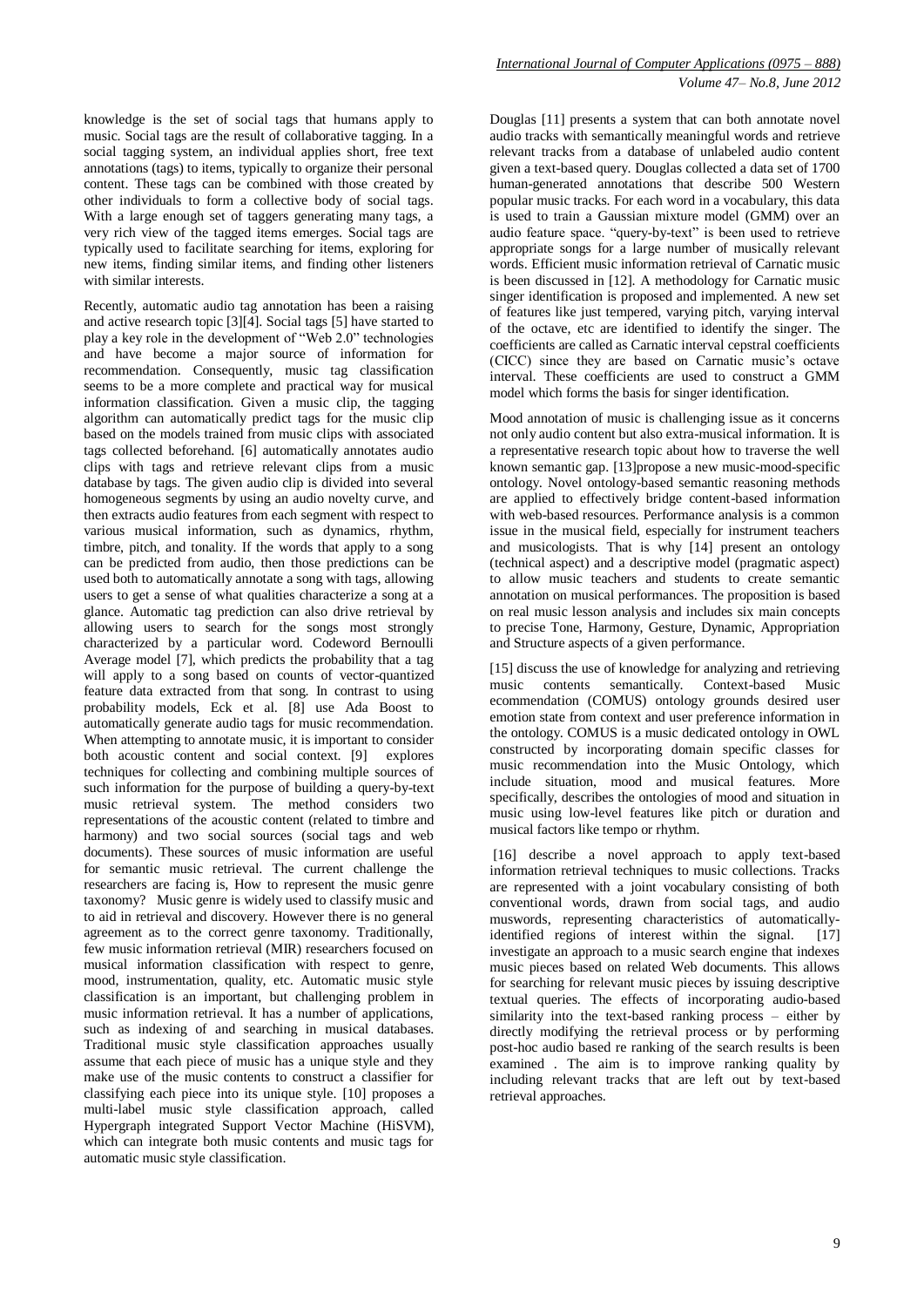# **3. SEMANTIC ANNOTATION GENERATION FOR FILM SONGS**

For music lovers, TV show editors and other group of music users finding suitable songs for a particular purpose is a big challenge. The rapid growth of technology resulted in voluminous storage and retrieval of music files. While voluminous music collection exists, techniques for semantic annotation and semantic retrieval are limited.

Many annotation and retrieval schemas use tag based annotation and searching but not much more useful to the user in finding the desired songs. The recent research trends promote the use of explicit semantic knowledge as a way. The semantic web and the associated standards like RDF, helps represent background knowledge of any multimedia. This paper, explores the use of semantic knowledge contained in ontologies to annotate and search with in a large collection of music files. This paper discusses the development of an annotation tool (M-SAGT) that helps to formulate ontology based semantic annotation of film songs.

All annotations generated by M-SAGTool are stored in RDF/XML form. Since RDF/XML format is the most widely used format in the semantic web and widely accepted by the W3C. Protégé is an ontology editor that is used to develop ontologies. Protégé (http://protoge.stanford.edu) was developed by Mark Musen"s group at Stanford University. Protégé, the ontology editor can be used to design classes in flexible style and to organize classes as hierarchy. The protégé editor supports the construction of ontologies and saves the ontology in RDF/XML format. Ontologies used in the annotation tool are specified in RDF schema using protégé.

The M-SAGT helps the user to generate ontology based semantic annotation of music files. The tool supports browsing the songs from the personalized collection, play the song and generate the semantic annotation using high level features and storing annotation in an XML file format. The semantic annotation can be generated using the semantic features listed in the tool interface. The tool listed out various semantic concepts pertaining to cinema music. [18] have presented a novel framework of utilizing concept correlations to improve musical concept detection. To improve musical concept detection, concept correlations are used. Yi-Hsuan proposes to formulate concept detection as an ordinal regression problem to explicitly take advantage of the ordinal relationship between concepts and avoid the data imbalance problem of conventional multi-label classification methods. In M-SAGT user has free hand to use these features, where all the extracted semantics for a particular concept can be drawn as a drop down list. For new semantic concepts or new description user has the choice to import the ontology pertaining to that semantic concept.

# **4. EXTRACTION OF KEY SEMANTIC CONCEPTS**



**Fig. 1 Semantic Annotation Generator Tool for film Music**

Few semantic concepts are common for all film songs like singer, music director, film, year, lyricist, theme, mood etc. It is been observed that these above common semantic features gives rise to a common frame work for the semantic concept classification. Semantic concepts for film songs can be categorized as semantic content dependent and context dependent features. The context dependent features are those that do not depend on content but derived from the context of the song. These are like singer, film, music director and so on. Content dependent semantic concepts are those concepts which are derived from the song. They are like theme, mood, rhythm, raga, rasa, instruments used etc see figure1. The human annotator has to identify the semantic concepts of the song. As Indian films has got its own style and diverge topics for songs leads me to develop an annotation tool that uses the existing music ontology. The ontology based music annotation improves the performance of the annotation which in turn improves the efficiency of the semantic retrieval system. This also fills the gap between the low level and high



**Fig .2 Users choice to select a song**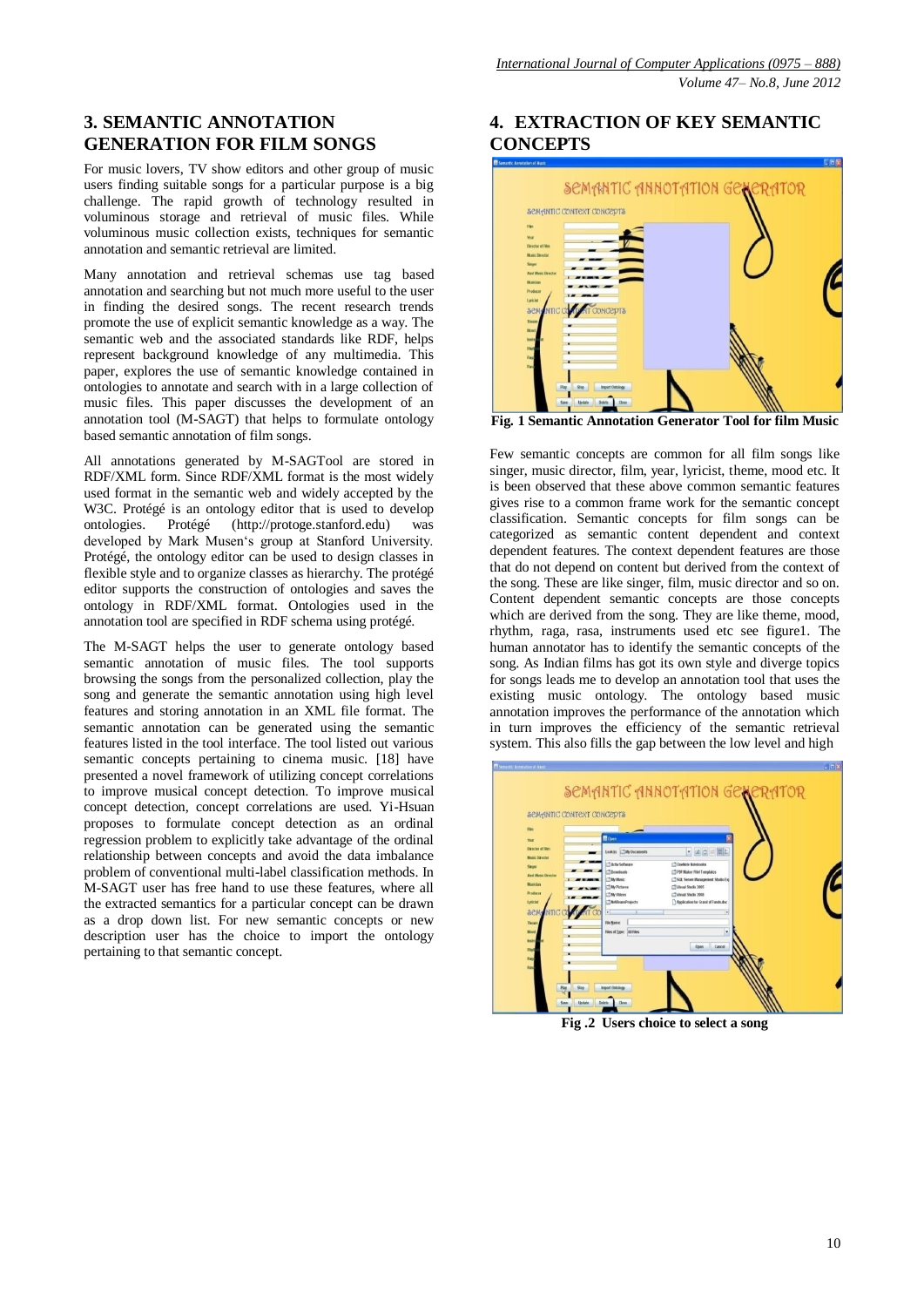| Semantic Annotation of Music |                                               |
|------------------------------|-----------------------------------------------|
|                              | SCMANTIC                                      |
|                              | SCMANTIC CONTEXT CONCEPTS                     |
| Film                         | Anand Math                                    |
| Year                         | 1952                                          |
| <b>Director of Film</b>      | Hemen Gupta                                   |
| <b>Music Director</b>        | Hemant Kumar                                  |
| <b>Singer</b>                | Lata Mangeshkar                               |
| <b>Asst Music Director</b>   |                                               |
| <b>Musician</b>              |                                               |
| <b>Producer</b>              |                                               |
| Lyricist                     | Bankim Chandra Chatterjee                     |
| <b>SCMANTIC CO</b>           | IT CONCEPTS                                   |
| <b>Theam</b>                 | patriotic                                     |
| Mood                         | Indian Independence Movement                  |
| <b>Instrument</b>            | df                                            |
| Rhythen                      |                                               |
| Raga                         |                                               |
| <b>Rasa</b>                  |                                               |
|                              |                                               |
|                              | <b>Import Ontology</b><br><b>Stop</b><br>Play |
|                              |                                               |
|                              | Update<br><b>Delete</b><br>Close<br>Save      |

**Fig.3 Figure showing the annotation of a film song**

level semantic concepts. The tool supports browsing the songs from the personalized collection see figure 2. A song annotation should contain at least one semantic concept from any category. But effective annotation and retrieval techniques demands for recording of all semantic features. To facilitate this, the tool provides the list of concept classification, concept features and concept instances see figure 3. We often need to incorporate definitions already available, example instruments used in songs. Every instrument need not have definitions for every song. Usually the film songs use instruments and all instruments in all songs need not be defined. This will create redundant information about the same type of instrument. The performance of the system will degrade with this kind for definitions. To annotate



**Fig.4 Import Ontology for a semantic concept for annotation**

#### *International Journal of Computer Applications (0975 – 888) Volume 47– No.8, June 2012*

the instrument concept, existing instrument ontology could be effective. Since ontology construction is continues ongoing process and the inherent feature of the ontology is its flexibility and extendibility. Semantic concepts can be added at any moment. This broadens the scope of effective annotation, indexing and retrieval system. In M-SAGT the user is also privileged to import any exiting music ontology see figure 4. And the semantic annotation is generated with the help of the ontology, which represents the semantic knowledge of the film songs. The generated annotations are stored in RDF/XML format. Retrieval with a search facility using RDF can read the RDF notation and search for required songs.

The annotation can be generated in two ways, annotator can use free text, the tool checks for the correctness and similarity of the terms entered to annotate to the concept terms with respective concept ontology. If the similarity is above the threshold the description given by the annotator is accepted or the user can use the dropdown list to select the semantic concepts. The other method is to click on the import ontology to brows the existing ontologies for that category of semantic concept. The tool also has the facilities like browsing a new song, storing the annotation, updating of annotation or deletion of annotation. The semantic annotations generated using this tool, could be used for semantic indexing and semantic retrieval with which the effectiveness and the efficiency of the retrieval system will be improved.

# **5. CONCLUSION**

Voluminous music collection through various storage and retrieval challenges to the researchers. One among them is the semantic annotation generation using ontology. Semantic annotation generation for film songs is an research area where very less work has been done. The current research focuses on semantic annotation generation using ontology. Ontology based semantic annotation plays a major role in effective and efficient music information retrieval. The semantic concepts are identified and categorized in to two major classes, semantic context dependent and semantic content dependent. This paper discusses the design and implementation of music semantic annotation generation tool M-SAGT. The generated annotations are RDF/XML file format, this format is accepted worldwide and accepted by W3C. The generated annotation can be used in the retrieval systems which are using the RDF/XML form searching. Further research could be conducted on semantic index generation and classification of music songs, with which the performance of the retrieval system will be enhanced.

# **6. ACKNOWLEDGMENT**

This work has been partly done in the labs of Adhiyamaan College of Engineering where the author is working as a Professor& Director in the department of Master of Computer Applications. The author would like to express her sincere thanks to Adhiyamaan College of Engineering for their support rendered during implementation of this module.

### **7. REFERENCES**

- [1] D.Huron, " Perceptual and congnitive applications in music information retrieval " in Proc. Int. Symp. Music Information Retrieval, 2000.
- [2] P. Lamere, "Social Tagging and Music Information Retrieval," Journal of New Music Research, vol. 37, no. 2, pp. 101–114, 2008.